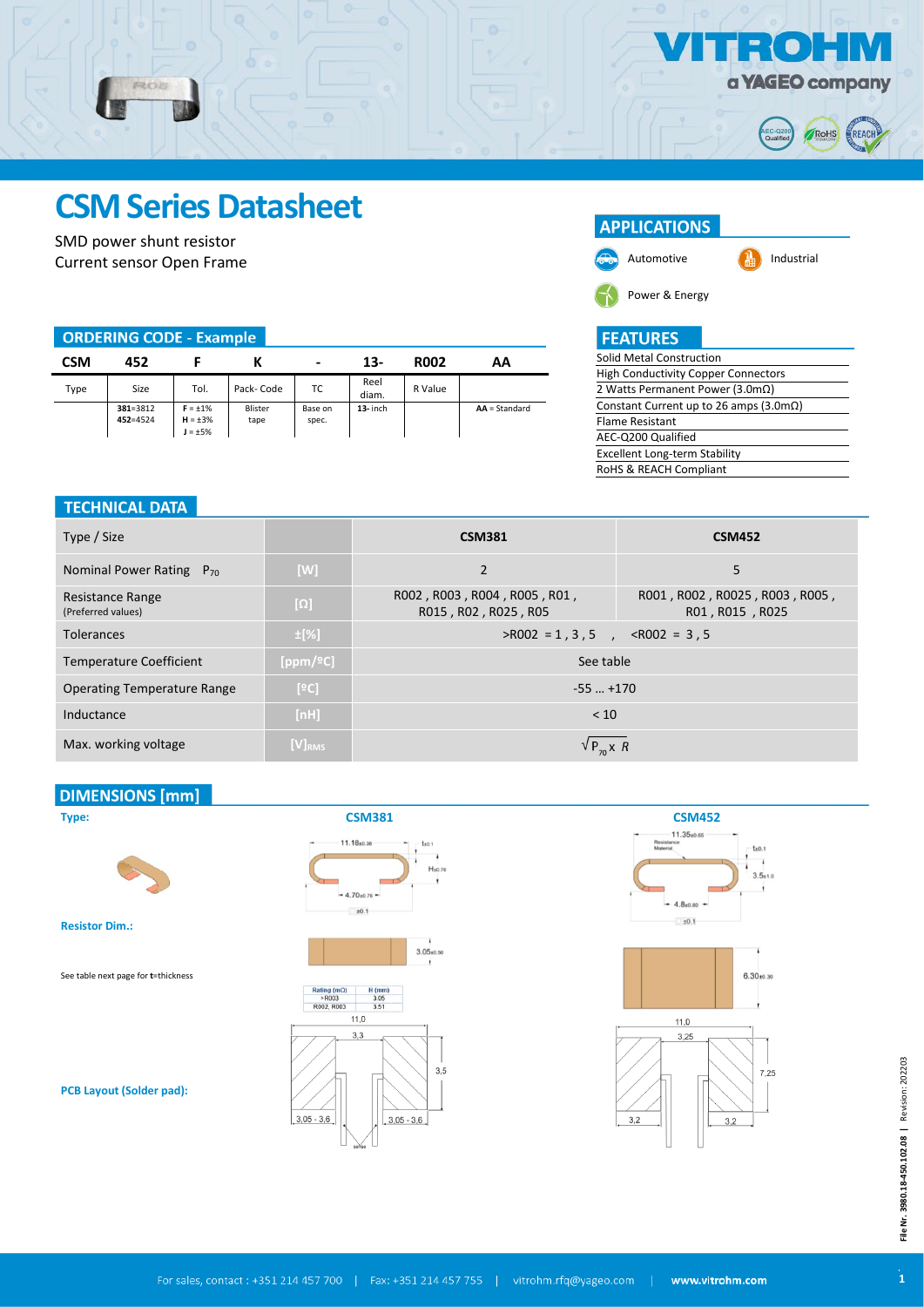

# **CSM Series Datasheet**

# **PERFORMANCE DATA**

| <b>Type</b>                                                                                                           |           | <b>CSM381</b>                       | <b>CSM452</b>                |  |  |  |
|-----------------------------------------------------------------------------------------------------------------------|-----------|-------------------------------------|------------------------------|--|--|--|
| Short Time Overload<br>$(U=5 * \sqrt{P_{70} \times R} 5[s])$                                                          | $\pm$ [%] |                                     | $\mathbf{1}$                 |  |  |  |
| Resistance to Soldering Heat<br>IEC60115-1 clause 4.18 and Mil-STD-202 Method 210<br>$(260[^{\circ}C], 10[s])$        | $\pm$ [%] | 0,5                                 |                              |  |  |  |
| Low Temperature Storage<br>$-65[°C]$ 24[H]                                                                            | $\pm$ [%] | 0,2                                 |                              |  |  |  |
| High Temperature Exposure<br>Mil-STD-202 Method 108<br>+170[ <sup>o</sup> C] 1000[H]                                  | $\pm$ [%] | 2                                   |                              |  |  |  |
| Rapid change of temperature<br>IEC60115-1 clause 4.19 and IEC60068-2-14<br>(30 [min] -55 [°C] and 30 [min] +150 [°C]) | $\pm$ [%] |                                     | 0,5                          |  |  |  |
| <b>Biased Humidity</b><br>MIL-STD-202 Method 103<br>(85[ºC], 85[%RH] 1.000[h])                                        | $\pm$ [%] | 0,5                                 |                              |  |  |  |
| Vibrations<br>Mil-STD-202 Method 204<br>(10 to 2000 [Hz], 5 [G] for 20 [min], 12 cycles, each of 3 orientation        | $\pm$ [%] | 0,2                                 |                              |  |  |  |
| <b>Mechanical Shock</b><br>Mil-STD-202 Method 213<br>(100 [G] for 6[ms], Half sine)                                   | $\pm$ [%] | 0,2                                 |                              |  |  |  |
| Solderability<br>IEC60068-2-20 and J-STD-002                                                                          |           | Solder bath method (> 95% coverage) |                              |  |  |  |
| Stability deviation                                                                                                   | $\pm$ [%] | $< 0.5$ after 2000 Hours            | * $T_t = 110^{\circ}C$       |  |  |  |
| <i>* Tt = Terminal Temperature</i>                                                                                    |           | $<$ 1.0 after 2000 Hours            | * $T_t = 140$ <sup>o</sup> C |  |  |  |
| Marking<br>IEC60062                                                                                                   |           |                                     | <b>Printed value</b>         |  |  |  |

# **ELECTRICAL SPECIFICATIONS**

| <b>Type</b>   | Value<br>[m $\Omega$ ] | Resistance<br>values | <b>Thickness</b><br>t | <b>TCR</b><br>[ppm] | P<br>[W]       | <b>Material</b>               |  |
|---------------|------------------------|----------------------|-----------------------|---------------------|----------------|-------------------------------|--|
|               | 2                      | R002                 | 0,50                  | < 100               | $\overline{2}$ | <b>Copper Manganese Alloy</b> |  |
|               | 3                      | R003                 | 0,50                  |                     |                |                               |  |
|               | $\overline{4}$         | R004                 | 0,38                  |                     |                |                               |  |
| <b>CSM381</b> | 5                      | <b>R005</b>          | 0,30                  |                     |                |                               |  |
|               | 10                     | <b>R01</b>           | 0,62                  |                     |                | Aluchrom Alloy                |  |
|               | 15                     | R015                 | 0,41                  |                     |                |                               |  |
|               | 20                     | <b>R02</b>           | 0,31                  |                     |                |                               |  |
|               | 25                     | R025                 | 0,25                  |                     |                |                               |  |
|               | 50                     | <b>R050</b>          | 0,13                  |                     |                | NiCr Alloy                    |  |

| <b>Type</b>   | Value          | Resistance  | <b>Thickness</b> | <b>TCR</b> | P   | <b>Material</b>               |
|---------------|----------------|-------------|------------------|------------|-----|-------------------------------|
|               | $[m\Omega]$    | values      | t                | [ppm]      | [W] |                               |
|               | $\mathbf{1}$   | R001        | 0,74             | < 100      | 5   | <b>Copper Manganese Alloy</b> |
|               | $\overline{2}$ | R002        | 0,60             |            |     |                               |
|               | <b>2L5</b>     | R0025       | 0,48             |            |     | Copper Manganese Nickel       |
| <b>CSM452</b> | 3              | R003        | 0,40             |            |     | Alloy                         |
|               | 5              | <b>RO05</b> | 0,24             |            |     |                               |
|               | 10             | <b>R01</b>  | 0,35             |            |     |                               |
|               | 15             | R015        | 0,23             |            |     | Aluchrom Alloy                |
|               | 25             | R025        | 0,14             |            |     |                               |